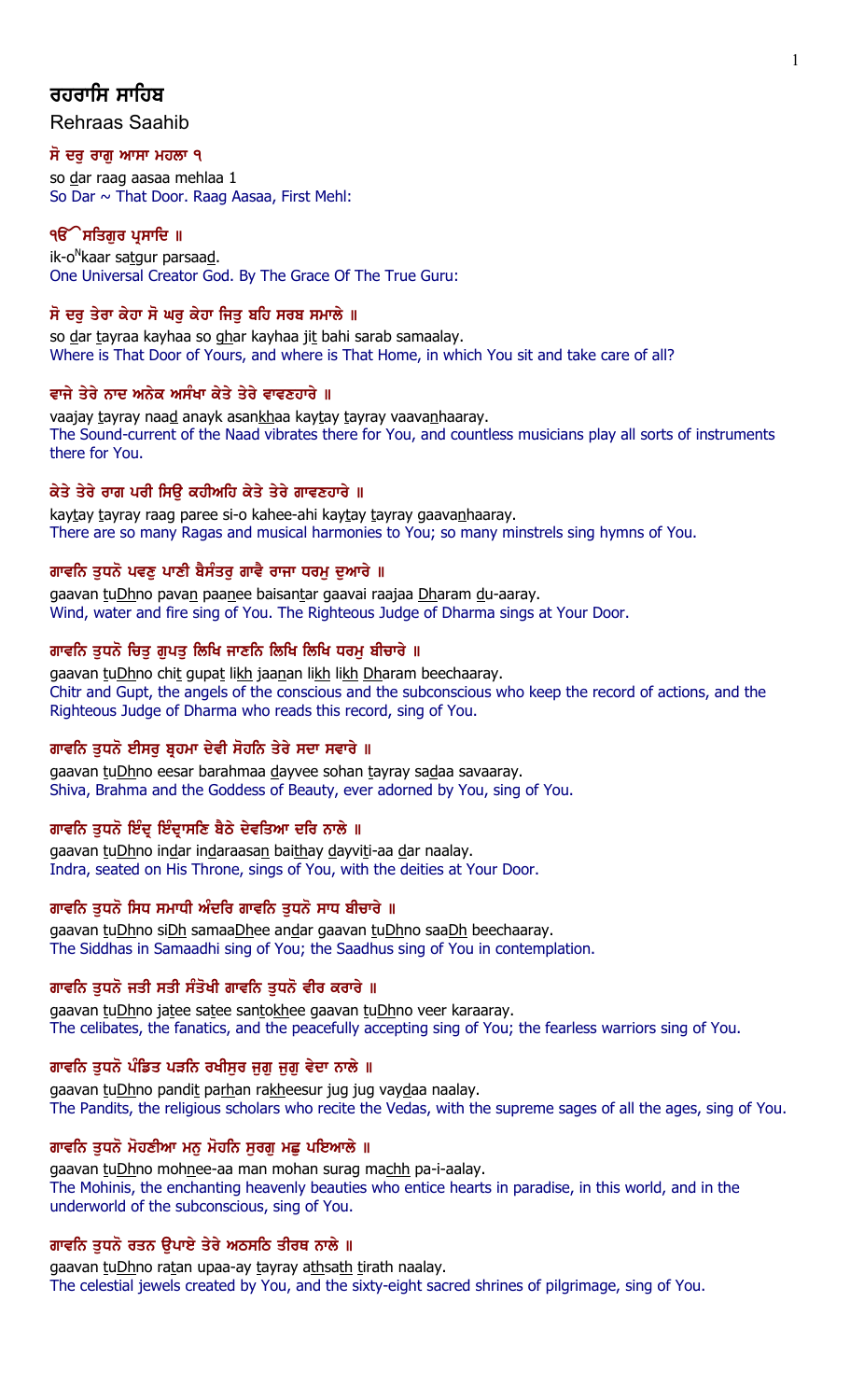### ਗਾਵਨਿ ਤਧਨੋ ਜੋਧ ਮਹਾਬਲ ਸਰਾ ਗਾਵਨਿ ਤਧਨੋ ਖਾਣੀ ਚਾਰੇ ॥

gaavan tuDhno joDh mahaabal sooraa gaavan tuDhno khaanee chaaray. The brave and mighty warriors sing of You. The spiritual heroes and the four sources of creation sing of You.

## ਗਾਵਨਿ ਤੁਧਨੋ ਖੰਡ ਮੰਡਲ ਬੁਹਮੰਡਾ ਕਰਿ ਕਰਿ ਰਖੇ ਤੇਰੇ ਧਾਰੇ ॥

gaavan tuDhno khand mandal barahmandaa kar kar rakhay tayray Dhaaray. The worlds, solar systems and galaxies, created and arranged by Your Hand, sing of You.

## ਸੇਈ ਤੁਧਨੋ ਗਾਵਨਿ ਜੋ ਤੁਧੂ ਭਾਵਨਿ ਰਤੇ ਤੇਰੇ ਭਗਤ ਰਸਾਲੇ ॥

say-ee tuDhno gaavan jo tuDh bhaavan ratay tayray bhagat rasaalay. They alone sing of You, who are pleasing to Your Will. Your devotees are imbued with Your Sublime Essence.

## ਹੋਰਿ ਕੇਤੇ ਤਧਨੋ ਗਾਵਨਿ ਸੇ ਮੈ ਚਿਤਿ ਨ ਆਵਨਿ ਨਾਨਕ ਕਿਆ ਬੀਚਾਰੇ ॥

hor kaytay tuDhno gaavan say mai chit na aavan naanak ki-aa beechaaray. So many others sing of You, they do not come to mind. O Nanak, how can I think of them all?

#### ਸੋਈ ਸੋਈ ਸਦਾ ਸਚ ਸਾਹਿਬ ਸਾਚਾ ਸਾਚੀ ਨਾਈ ॥

so-ee so-ee sadaa sach saahib saachaa saachee naa-ee. That True Lord is True, forever True, and True is His Name.

## ਹੈ ਭੀ ਹੋਸੀ ਜਾਇ ਨ ਜਾਸੀ ਰਚਨਾ ਜਿਨਿ ਰਚਾਈ ॥

hai bhee hosee jaa-ay na jaasee rachnaa jin rachaa-ee. He is, and shall always be. He shall not depart, even when this Universe which He has created departs.

### ਰੰਗੀ ਰੰਗੀ ਭਾਤੀ ਕਰਿ ਕਰਿ ਜਿਨਸੀ ਮਾਇਆ ਜਿਨਿ ੳਪਾਈ ॥

rangee rangee bhaatee kar kar jinsee maa-i-aa jin upaa-ee. He created the world, with its various colors, species of beings, and the variety of Maya.

#### ਕਰਿ ਕਰਿ ਦੇਖੈ ਕੀਤਾ ਆਪਣਾ ਜਿੳ ਤਿਸ ਦੀ ਵਡਿਆਈ ॥

kar kar daykhai keetaa aapnaa ji-o tis dee vadi-aa-ee. Having created the creation, He watches over it Himself, by His Greatness.

## ਜੋ ਤਿਸ ਭਾਵੈ ਸੋਈ ਕਰਸੀ ਫਿਰਿ ਹਕਮ ਨ ਕਰਣਾ ਜਾਈ ॥

jo tis bhaavai so-ee karsee fir hukam na karnaa jaa-ee. He does whatever He pleases. No one can issue any order to Him.

## ਸੋ ਪਾਤਿਸਾਹ ਸਾਹਾ ਪਤਿਸਾਹਿਬ ਨਾਨਕ ਰਹਣ ਰਜਾਈ ॥੧॥

so paatisaahu saahaa patisaahib naanak rahan rajaa-ee. ||1|| He is the King, the King of kings, the Supreme Lord and Master of kings. Nanak remains subject to His Will. ||1||

#### $MT$   $H$  $\overline{O}$   $\overline{O}$   $\overline{O}$   $\overline{O}$   $\overline{O}$   $\overline{O}$   $\overline{O}$   $\overline{O}$   $\overline{O}$   $\overline{O}$   $\overline{O}$   $\overline{O}$   $\overline{O}$   $\overline{O}$   $\overline{O}$   $\overline{O}$   $\overline{O}$   $\overline{O}$   $\overline{O}$   $\overline{O}$   $\overline{O}$   $\overline{O}$   $\overline{O}$   $\overline{O}$

aasaa mehlaa 1. Aasaa, First Mehl:

## ਸੁਣਿ ਵਡਾ ਆਖੈ ਸਭੁ ਕੋਇ ॥

sun vadaa aakhai sabh ko-ay. Hearing of His Greatness, everyone calls Him Great.

#### ਕੇਵਡ ਵਡਾ ਡੀਠਾ ਹੋਇ ॥

kayvad vadaa deethaa ho-ay. But just how Great His Greatness is-this is known only to those who have seen Him.

## ਕੀਮਤਿ ਪਾਇ ਨ ਕਹਿਆ ਜਾਇ ॥

keemat paa-ay na kahi-aa jaa-ay. His Value cannot be estimated; He cannot be described.

## ਕਹਣੈ ਵਾਲੇ ਤੇਰੇ ਰਹੇ ਸਮਾਇ ॥੧॥

kahnai vaalay tayray rahay samaa-ay. | | 1 | | Those who describe You, Lord, remain immersed and absorbed in You. ||1||

#### ਵਡੇ ਮੇਰੇ ਸਾਹਿਬਾ ਗਹਿਰ ਗੰਭੀਰਾ ਗੁਣੀ ਗਹੀਰਾ ॥

vaday mayray saahibaa gahir gambheeraa gunee gaheeraa. O my Great Lord and Master of Unfathomable Depth, You are the Ocean of Excellence.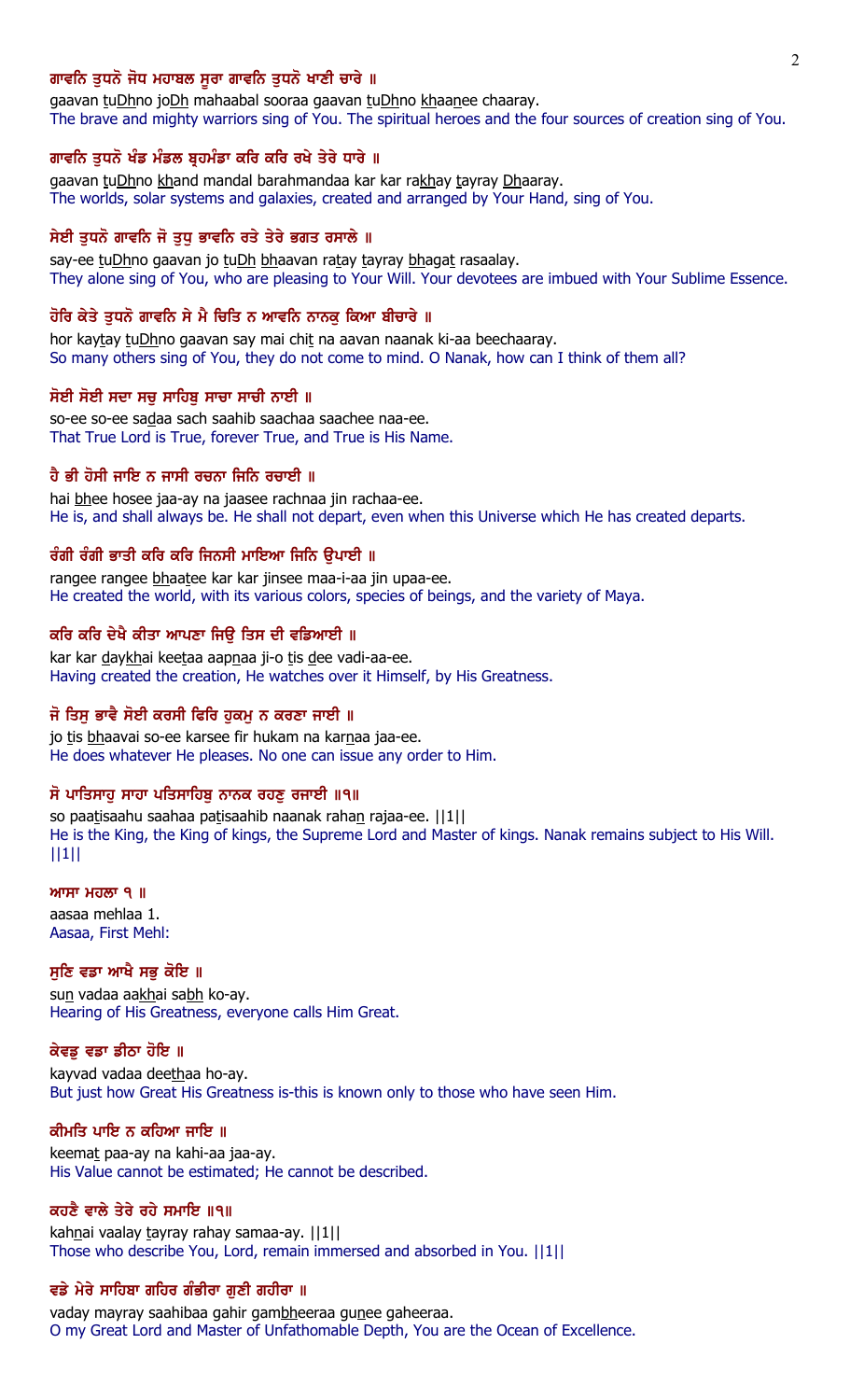## ਕੋਇ ਨ ਜਾਣੈ ਤੇਰਾ ਕੇਤਾ ਕੇਵਡ ਚੀਰਾ ॥੧॥ ਰਹਾੳ ॥

ko-ay na jaanai tayraa kaytaa kayvad cheeraa. | | 1 | | rahaa-o. No one knows the extent or the vastness of Your Expanse. ||1||Pause||

### ਸਭਿ ਸੁਰਤੀ ਮਿਲਿ ਸੁਰਤਿ ਕਮਾਈ ॥

sabh surtee mil surat kamaa-ee. All the intuitives met and practiced intuitive meditation.

## ਸਭ ਕੀਮਤਿ ਮਿਲਿ ਕੀਮਤਿ ਪਾਈ ॥

sabh keemat mil keemat paa-ee. All the appraisers met and made the appraisal.

#### ਗਿਆਨੀ ਧਿਆਨੀ ਗਰ ਗਰਹਾਈ ॥

gi-aanee Dhi-aanee gur gurhaa-ee. The spiritual teachers, the teachers of meditation, and the teachers of teachers

#### ਕਹਣ ਨ ਜਾਈ ਤੇਰੀ ਤਿਲ ਵਡਿਆਈ ॥੨॥

kahan na jaa-ee tayree til vadi-aa-ee. ||2|| -they cannot describe even an iota of Your Greatness. ||2||

## ਸਭਿ ਸਤ ਸਭਿ ਤਪ ਸਭਿ ਚੰਗਿਆਈਆ ॥

sabh sat sabh tap sabh chang-aa-ee-aa. All Truth, all austere discipline, all goodness,

### ਸਿਧਾ ਪਰਖਾ ਕੀਆ ਵਡਿਆਈਆ ॥

siDhaa purkhaa kee-aa vadi-aa-ee-aa. all the great miraculous spiritual powers of the Siddhas

#### ਤੁਧੂ ਵਿਣੂ ਸਿਧੀ ਕਿਨੈ ਨ ਪਾਈਆ ॥

tuDh vin siDhee kinai na paa-ee-aa. -without You, no one has attained such powers.

## ਕਰਮਿ ਮਿਲੈ ਨਾਹੀ ਠਾਕਿ ਰਹਾਈਆ ॥੩॥

karam milai naahee thaak rahaa-ee-aa. ||3|| They are received only by Your Grace. No one can block them or stop their flow. ||3||

## ਆਖਣ ਵਾਲਾ ਕਿਆ ਵੇਚਾਰਾ ॥

aakhan vaalaa ki-aa vaychaaraa. What can the poor helpless creatures do?

## ਸਿਫਤੀ ਭਰੇ ਤੇਰੇ ਭੰਡਾਰਾ ॥

siftee bharay tayray bhandaaraa. Your Praises are overflowing with Your Treasures.

### ਜਿਸੁ ਤੁ ਦੇਹਿ ਤਿਸੈ ਕਿਆ ਚਾਰਾ ॥

jis too deh tisai ki-aa chaaraa. Those, unto whom You give-how can they think of any other?

### ਨਾਨਕ ਸਚੁ ਸਵਾਰਣਹਾਰਾ ॥੪॥੨॥

naanak sach savaaranhaaraa. ||4||2|| O Nanak, the True One embellishes and exalts. ||4||2||

Awsw mhlw 1 ] aasaa mehlaa 1. Aasaa, First Mehl:

ਆਖਾ ਜੀਵਾ ਵਿਸਰੈ ਮਰਿ ਜਾਉ ॥ aakhaa jeevaa visrai mar jaa-o. Chanting it, I live; forgetting it, I die.

# ਆਖਣਿ ਅਉਖਾ ਸਾਚਾ ਨਾਉ ॥

aakhan a-ukhaa saachaa naa-o. It is so difficult to chant the True Name.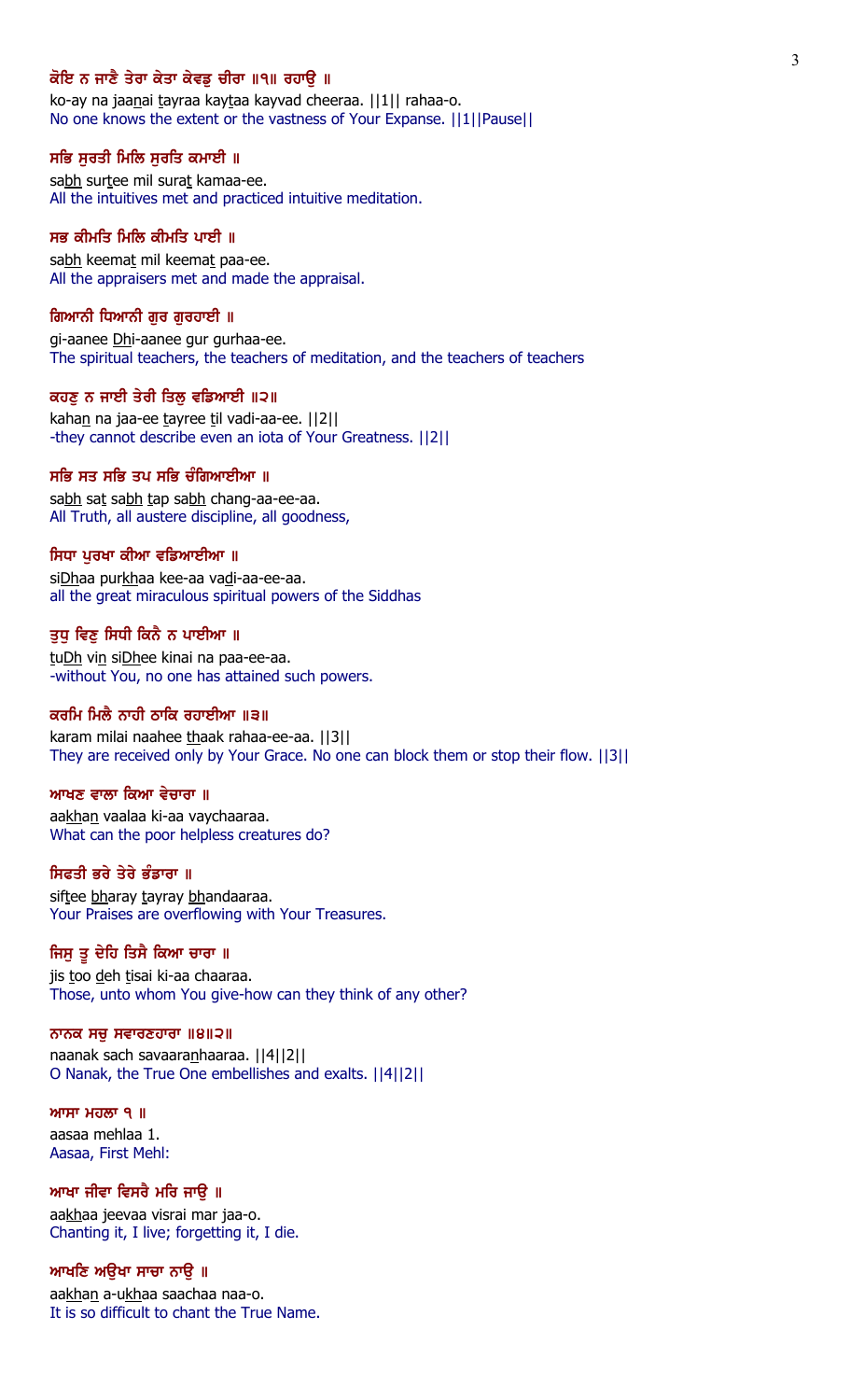#### ਸਾਚੇ ਨਾਮ ਕੀ ਲਾਗੈ ਭੁਖ ॥

saachay naam kee laagai bhookh. If someone feels hunger for the True Name,

#### ਉਤੂ ਭੁਖੈ ਖਾਇ ਚਲੀਅਹਿ ਦੁਖ ॥੧॥

ut bhookhai khaa-ay chalee-ahi dookh. ||1|| that hunger shall consume his pain. ||1||

## ਸੋ ਕਿਉ ਵਿਸਰੈ ਮੇਰੀ ਮਾਇ ॥

so ki-o visrai mayree maa-ay. How can I forget Him, O my mother?

#### ਸਾਚਾ ਸਾਹਿਬ ਸਾਚੈ ਨਾਇ ॥੧॥ ਰਹਾੳ ॥

saachaa saahib saachai naa-ay. ||1|| rahaa-o. True is the Master, True is His Name. ||1||Pause||

#### ਸਾਚੇ ਨਾਮ ਕੀ ਤਿਲ ਵਡਿਆਈ ॥

saachay naam kee til vadi-aa-ee. Trying to describe even an iota of the Greatness of the True Name,

### ਆਖਿ ਥਕੇ ਕੀਮਤਿ ਨਹੀ ਪਾਈ ॥

aakh thakay keemat nahee paa-ee. people have grown weary, but they have not been able to evaluate it.

### ਜੇ ਸਭਿ ਮਿਲਿ ਕੈ ਆਖਣ ਪਾਹਿ ॥

jay sabh mil kai aakhan paahi. Even if everyone were to gather together and speak of Him,

### ਵਡਾ ਨ ਹੋਵੈ ਘਾਟਿ ਨ ਜਾਇ ॥੨॥

vadaa na hovai ghaat na jaa-ay. ||2|| He would not become any greater or any lesser. ||2||

## ਨਾ ਓਹੁ ਮਰੈ ਨ ਹੋਵੈ ਸੋਗੁ ॥

naa oh marai na hovai sog. That Lord does not die; there is no reason to mourn.

## ਦੇਦਾ ਰਹੈ ਨ ਚੁਕੈ ਭੋਗੁ ॥

daydaa rahai na chookai bhog. He continues to give, and His Provisions never run short.

## ਗੁਣੁ ਏਹੋ ਹੋਰੁ ਨਾਹੀ ਕੋਇ ॥

gun ayho hor naahee ko-ay. This Virtue is His alone; there is no other like Him.

## ਨਾ ਕੋ ਹੋਆ ਨਾ ਕੋ ਹੋਇ ॥੩॥

naa ko ho-aa naa ko ho-ay. ||3|| There never has been, and there never will be. ||3||

## ਜੇਵਡੂ ਆਪਿ ਤੇਵਡ ਤੇਰੀ ਦਾਤਿ ॥

jayvad aap tayvad tayree daat. As Great as You Yourself are, O Lord, so Great are Your Gifts.

## ਜਿਨਿ ਦਿਨੂ ਕਰਿ ਕੈ ਕੀਤੀ ਰਾਤਿ ॥

jin din kar kai keetee raat. The One who created the day also created the night.

#### ਖਸਮੂ ਵਿਸਾਰਹਿ ਤੇ ਕਮਜਾਤਿ ॥

khasam visaareh tay kamjaat. Those who forget their Lord and Master are vile and despicable.

### ਨਾਨਕ ਨਾਵੈ ਬਾਝੂ ਸਨਾਤਿ ॥੪॥੩॥

naanak naavai baajh sanaat. | | 4 | | 3 | | O Nanak, without the Name, they are wretched outcasts. ||4||3||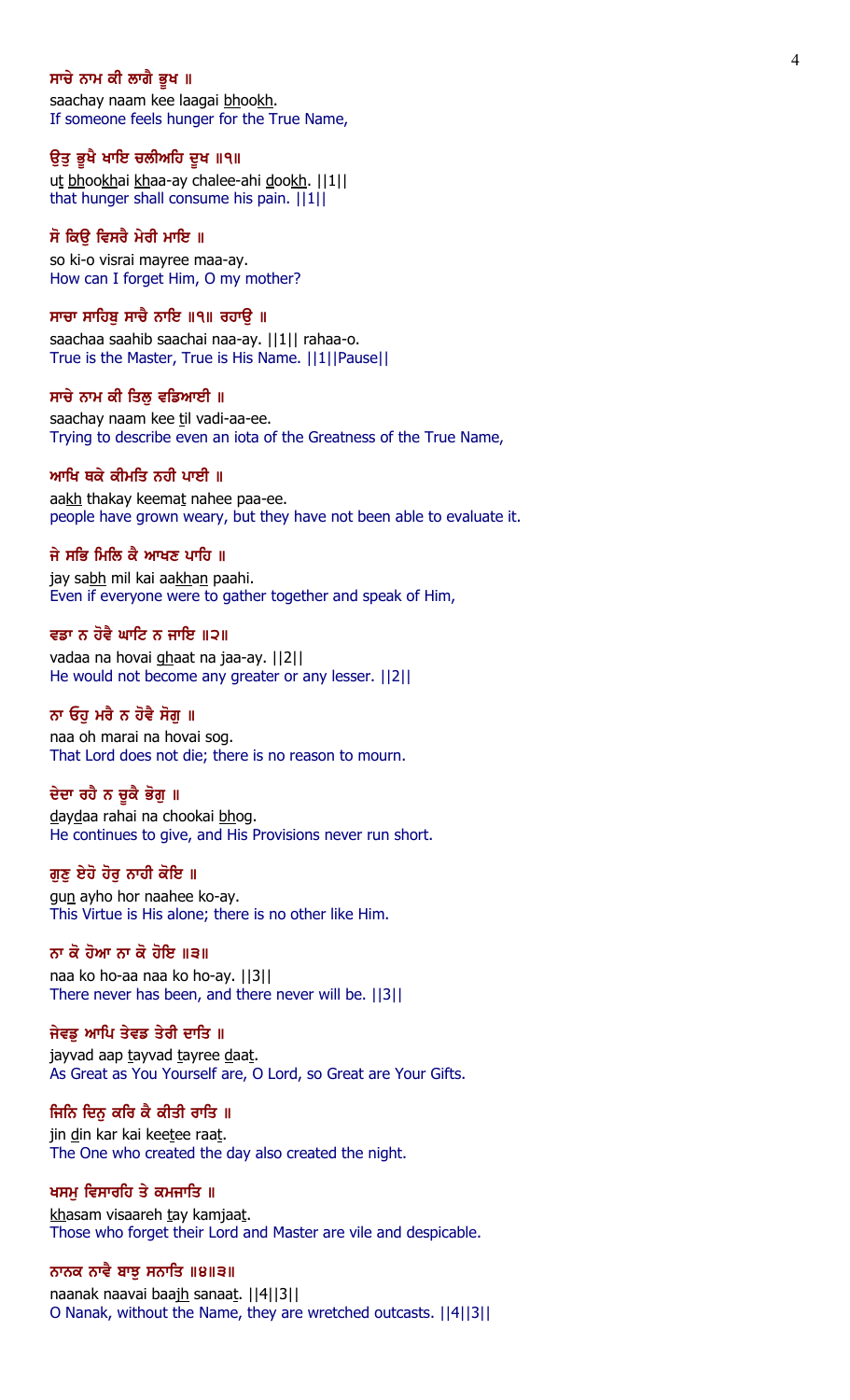## ਰਾਗ ਗ਼ਜਰੀ ਮਹਲਾ ੪ ॥

raag goojree mehlaa 4. Raag Goojaree, Fourth Mehl:

## ਹਰਿ ਕੇ ਜਨ ਸਤਿਗੁਰ ਸਤਪੁਰਖਾ ਬਿਨਉ ਕਰਉ ਗੁਰ ਪਾਸਿ ॥

har kay jan satgur satpurkhaa bina-o kara-o gur paas. O humble servant of the Lord, O True Guru, O True Primal Being: I offer my humble prayer to You, O Guru.

### ਹਮ ਕੀਰੇ ਕਿਰਮ ਸਤਿਗੁਰ ਸਰਣਾਈ ਕਰਿ ਦਇਆ ਨਾਮੂ ਪਰਗਾਸਿ ॥੧॥

ham keeray kiram satgur sarnaa-ee kar da-i-aa naam pargaas. ||1|| I am a mere insect, a worm. O True Guru, I seek Your Sanctuary. Please be merciful, and bless me with the Light of the Naam, the Name of the Lord. ||1||

## ਮੇਰੇ ਮੀਤ ਗੁਰਦੇਵ ਮੋ ਕਉ ਰਾਮ ਨਾਮੂ ਪਰਗਾਸਿ ॥

mayray meet gurdayy mo ka-o raam naam pargaas. O my Best Friend, O Divine Guru, please enlighten me with the Name of the Lord.

### ਗਰਮਤਿ ਨਾਮ ਮੇਰਾ ਪਾਨ ਸਖਾਈ ਹਰਿ ਕੀਰਤਿ ਹਮਰੀ ਰਹਰਾਸਿ ॥੧॥ ਰਹਾੳ ॥

gurmat naam mayraa paraan sakhaa-ee har keerat hamree rahraas. ||1|| rahaa-o. Through the Guru's Teachings, the Naam is my breath of life. The Kirtan of the Lord's Praise is my life's occupation. ||1||Pause||

## ਹਰਿ ਜਨ ਕੇ ਵਡ ਭਾਗ ਵਡੇਰੇ ਜਿਨ ਹਰਿ ਹਰਿ ਸਰਧਾ ਹਰਿ ਪਿਆਸ ॥

har jan kay vad bhaag vadayray jin har har sarDhaa har pi-aas. The servants of the Lord have the greatest good fortune; they have faith in the Lord, and a longing for the Lord.

### ਹਰਿ ਹਰਿ ਨਾਮ ਮਿਲੈ ਤਿ੍ਪਤਾਸਹਿ ਮਿਲਿ ਸੰਗਤਿ ਗਣ ਪਰਗਾਸਿ ॥੨॥

har har naam milai tariptaasahi mil sangat gun pargaas. ||2|| Obtaining the Name of the Lord, Har, Har, they are satisfied; joining the Sangat, the Blessed Congregation, their virtues shine forth. ||2||

## ਜਿਨ ਹਰਿ ਹਰਿ ਹਰਿ ਰਸ ਨਾਮ ਨ ਪਾਇਆ ਤੇ ਭਾਗਹੀਣ ਜਮ ਪਾਸਿ ॥

jin har har har ras naam na paa-i-aa tay bhaagheen jam paas. Those who have not obtained the Sublime Essence of the Name of the Lord, Har, Har, Har, are most unfortunate; they are led away by the Messenger of Death.

## ਜੋ ਸਤਿਗਰ ਸਰਣਿ ਸੰਗਤਿ ਨਹੀ ਆਏ ਧਿਗ ਜੀਵੇ ਧਿਗ ਜੀਵਾਸਿ ॥੩॥

jo satgur saran sangat nahee aa-ay Dharig jeevay Dharig jeevaas. [[3]] Those who have not sought the Sanctuary of the True Guru and the Sangat, the Holy Congregation-cursed are their lives, and cursed are their hopes of life. ||3||

## ਜਿਨ ਹਰਿ ਜਨ ਸਤਿਗਰ ਸੰਗਤਿ ਪਾਈ ਤਿਨ ਧਰਿ ਮਸਤਕਿ ਲਿਖਿਆ ਲਿਖਾਸਿ ॥

jin har jan satgur sangat paa-ee tin Dhur mastak likhi-aa likhaas. Those humble servants of the Lord who have attained the Company of the True Guru, have such pre-ordained destiny inscribed on their foreheads.

## ਧਨ ਧੰਨ ਸਤਸੰਗਤਿ ਜਿਤ ਹਰਿ ਰਸ ਪਾਇਆ ਮਿਲਿ ਜਨ ਨਾਨਕ ਨਾਮ ਪਰਗਾਸਿ ॥੪॥੪॥

Dhan Dhan satsangat jit har ras paa-i-aa mil jan naanak naam pargaas. ||4||4|| Blessed, blessed is the Sat Sangat, the True Congregation, where the Lord's Essence is obtained. Meeting with His humble servant, O Nanak, the Light of the Naam shines forth. ||4||4||

## ਰਾਗੁ ਗੁਜਰੀ ਮਹਲਾ ਪ ॥

raag goojree mehlaa 5. Raag Goojaree, Fifth Mehl:

### ਕਾਹੇ ਰੇ ਮਨ ਚਿਤਵਹਿ ੳਦਮ ਜਾ ਆਹਰਿ ਹਰਿ ਜੀੳ ਪਰਿਆ ॥

kaahay ray man chitvahi udam jaa aahar har jee-o pari-aa. Why, O mind, do you plot and plan, when the Dear Lord Himself provides for your care?

## ਸੈਲ ਪਥਰ ਮਹਿ ਜੰਤ ੳਪਾਏ ਤਾ ਕਾ ਰਿਜਕ ਆਗੈ ਕਰਿ ਧਰਿਆ ॥੧॥

sail pathar meh jant upaa-ay taa kaa rijak aagai kar Dhari-aa. ||1|| From rocks and stones He created living beings; He places their nourishment before them. ||1||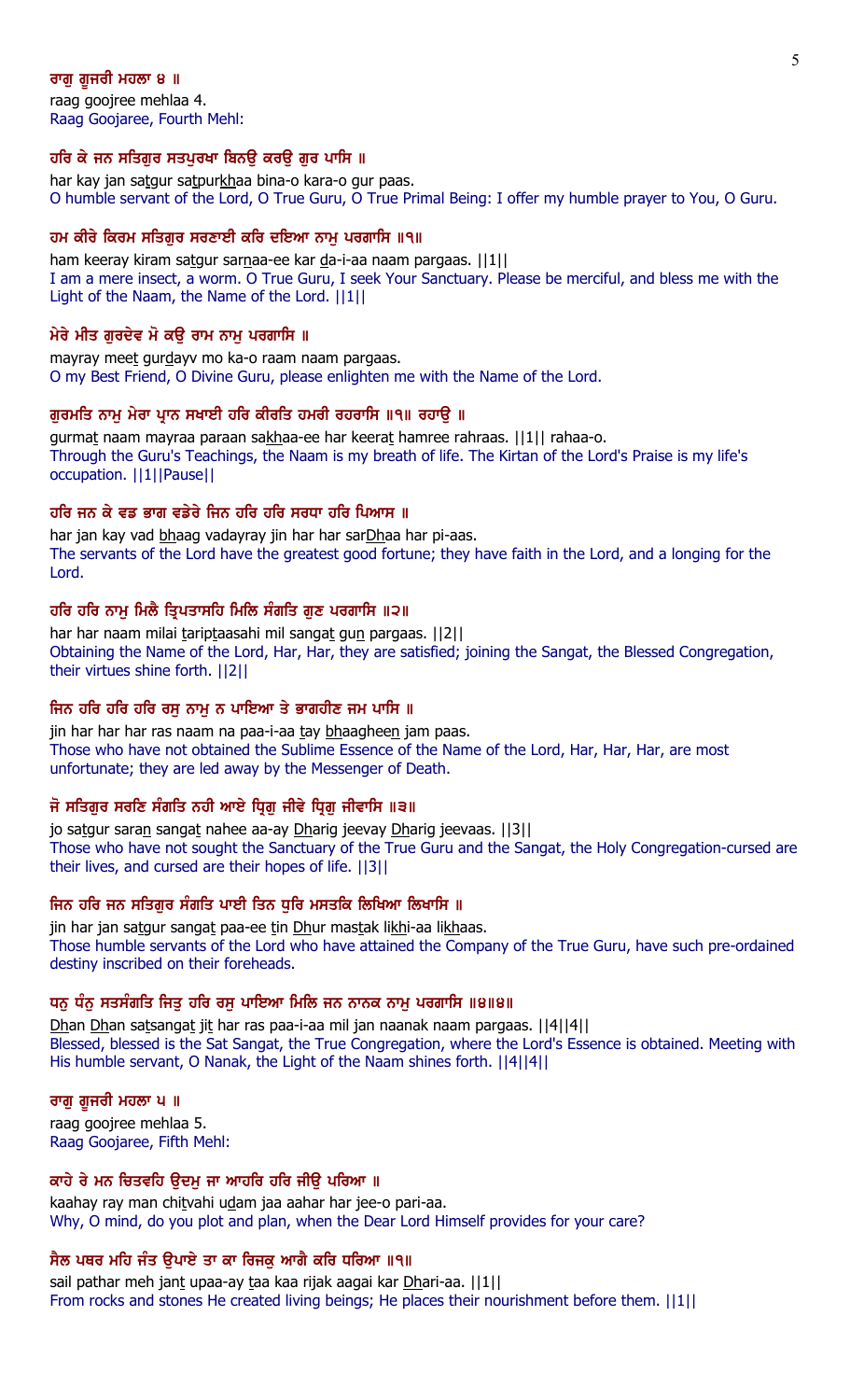## ਮੇਰੇ ਮਾਧੳ ਜੀ ਸਤਸੰਗਤਿ ਮਿਲੇ ਸ ਤਰਿਆ ॥

mayray maaDha-o jee satsangat milay so tari-aa. O my Dear Lord of souls, one who joins the Sat Sangat, the True Congregation, is saved.

### ਗੁਰ ਪਰਸਾਦਿ ਪਰਮ ਪਦੁ ਪਾਇਆ ਸੁਕੇ ਕਾਸਟ ਹਰਿਆ ॥੧॥ ਰਹਾਉ ॥

gur parsaad param pad paa-i-aa sookay kaasat hari-aa. ||1|| rahaa-o. By Guru's Grace, the supreme status is obtained, and the dry wood blossoms forth again in lush greenery. ||1||Pause||

### ਜਨਨਿ ਪਿਤਾ ਲੋਕ ਸੂਤ ਬਨਿਤਾ ਕੋਇ ਨ ਕਿਸ ਕੀ ਧਰਿਆ ॥

janan pitaa lok sut banitaa ko-ay na kis kee Dhari-aa. Mothers, fathers, friends, children and spouses-no one is the support of anyone else.

## ਸਿਰਿ ਸਿਰਿ ਰਿਜਕੁ ਸੰਬਾਹੇ ਠਾਕੁਰੂ ਕਾਹੇ ਮਨ ਭਉ ਕਰਿਆ ॥੨॥

sir sir rijak sambaahay thaakur kaahay man bha-o kari-aa. [[2]] For each and every person, our Lord and Master provides sustenance. Why are you so afraid, O mind? ||2||

### ਉਡੇ ਉਡਿ ਆਵੈ ਸੈ ਕੋਸਾ ਤਿਸੂ ਪਾਛੈ ਬਚਰੇ ਛਰਿਆ ॥

ooday ood aavai sai kosaa tis paachhai bachray chhari-aa. The flamingoes fly hundreds of miles, leaving their young ones behind.

#### ਤਿਨ ਕਵਣ ਖਲਾਵੈ ਕਵਣ ਚਗਾਵੈ ਮਨ ਮਹਿ ਸਿਮਰਨ ਕਰਿਆ ॥੩॥

tin kavan khalaavai kavan chugaavai man meh simran kari-aa. [[3]] Who feeds them, and who teaches them to feed themselves? Have you ever thought of this in your mind? ||3||

#### ਸਭਿ ਨਿਧਾਨ ਦਸ ਅਸਟ ਸਿਧਾਨ ਠਾਕਰ ਕਰ ਤਲ ਧਰਿਆ ॥

sabh niDhaan das asat sidhaan thaakur kar tal Dhari-aa. All the nine treasures, and the eighteen supernatural powers are held by our Lord and Master in the Palm of His Hand.

#### ਜਨ ਨਾਨਕ ਬਲਿ ਬਲਿ ਸਦ ਬਲਿ ਜਾਈਐ ਤੇਰਾ ਅੰਤੁ ਨ ਪਾਰਾਵਰਿਆ ॥੪॥੫॥

jan naanak bal bal sad bal jaa-ee-ai tayraa ant na paraavari-aa. [[4][5]] Servant Nanak is devoted, dedicated, forever a sacrifice to You, Lord. Your Expanse has no limit, no boundary. ||4||5||

#### ਰਾਗ ਆਸਾ ਮਹਲਾ ੪ ਸੌ ਪਰਖ

raag aasaa mehlaa 4 so purakh Raag Aasaa, Fourth Mehl, So Purakh  $\sim$  That Primal Being:

#### ੧**ੳੇਸਤਿਗਰ ਪ੍ਰਸਾਦਿ** ॥

ik-o<sup>n</sup>kaar sa<u>t</u>gur parsaa<u>d</u>. One Universal Creator God. By The Grace Of The True Guru:

#### ਸੋ ਪੂਰਖੂ ਨਿਰੰਜਨੂ ਹਰਿ ਪੂਰਖੂ ਨਿਰੰਜਨੂ ਹਰਿ ਅਗਮਾ ਅਗਮ ਅਪਾਰਾ ॥

so purakh niranjan har purakh niranjan har agmaa agam apaaraa. That Primal Being is Immaculate and Pure. The Lord, the Primal Being, is Immaculate and Pure. The Lord is Inaccessible, Unreachable and Unrivalled.

## ਸਭਿ ਧਿਆਵਹਿ ਸਭਿ ਧਿਆਵਹਿ ਤੁਧੂ ਜੀ ਹਰਿ ਸਚੇ ਸਿਰਜਣਹਾਰਾ ॥

sabh Dhi-aavahi sabh Dhi-aavahi tuDh jee har sachay sirjanhaaraa. All meditate, all meditate on You, Dear Lord, O True Creator Lord.

## ਸਭਿ ਜੀਅ ਤੁਮਾਰੇ ਜੀ ਤੂੰ ਜੀਆ ਕਾ ਦਾਤਾਰਾ ॥

sa<u>bh</u> jee-a <u>t</u>umaaray jee <u>t</u>oo<sup>n</sup> jee-aa kaa <u>d</u>aa<u>t</u>aaraa. All living beings are Yours-You are the Giver of all souls.

## ਹਰਿ ਧਿਆਵਹੁ ਸੰਤਹੁ ਜੀ ਸਭਿ ਦੁਖ ਵਿਸਾਰਣਹਾਰਾ ॥

har Dhi-aavahu santahu jee sabh dookh visaaranhaaraa. Meditate on the Lord, O Saints; He is the Dispeller of all sorrow.

## ਹਰਿ ਆਪੇ ਠਾਕੁਰੂ ਹਰਿ ਆਪੇ ਸੇਵਕੂ ਜੀ ਕਿਆ ਨਾਨਕ ਜੰਤ ਵਿਚਾਰਾ ॥੧॥

har aapay thaakur har aapay sayvak jee ki-aa naanak jant vichaaraa. ||1|| The Lord Himself is the Master, the Lord Himself is the Servant. O Nanak, the poor beings are wretched and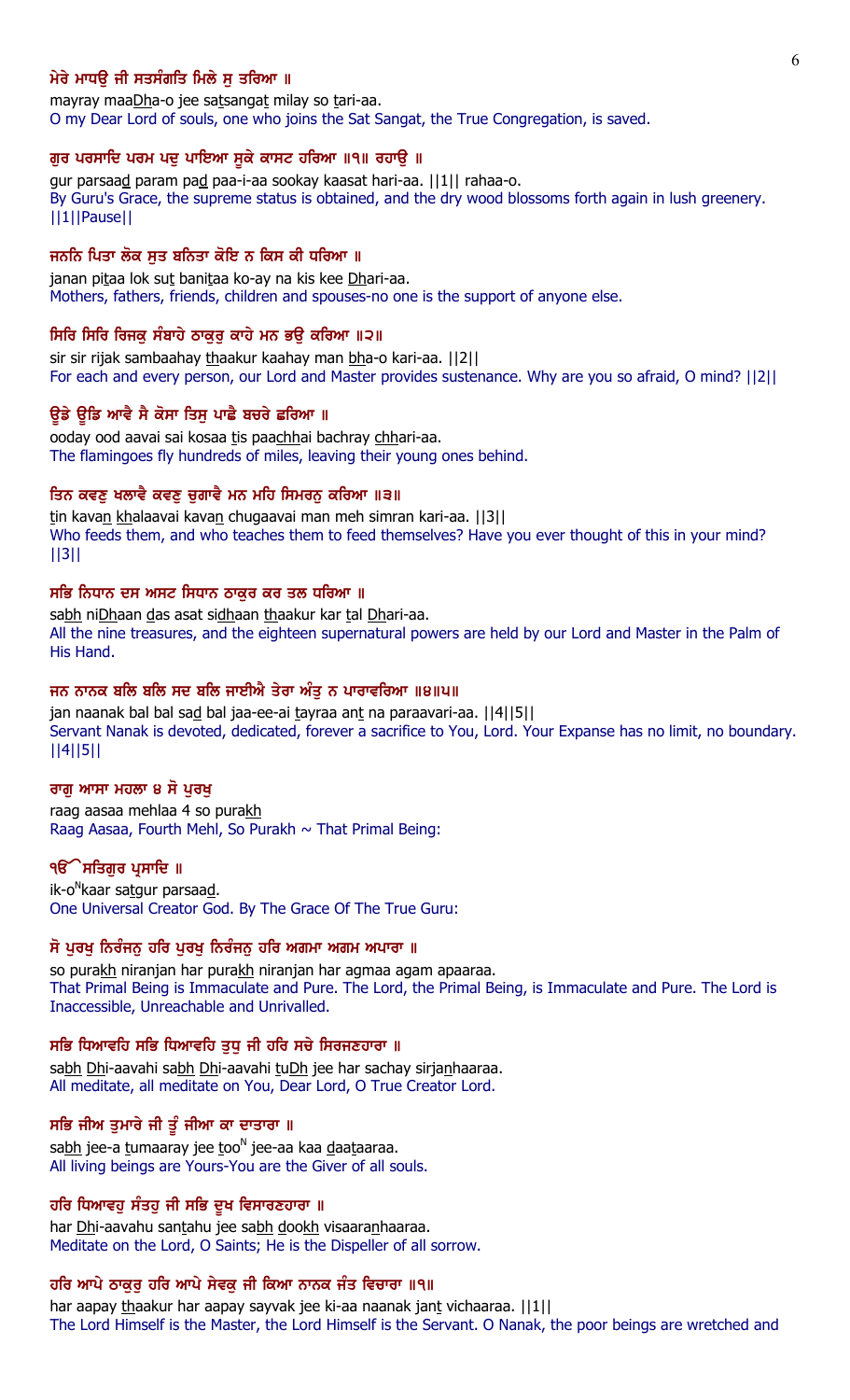### miserable! ||1||

## ਤੂੰ ਘਟ ਘਟ ਅੰਤਰਿ ਸਰਬ ਨਿਰੰਤਰਿ ਜੀ ਹਰਿ ਏਕੋ ਪੂਰਖੂ ਸਮਾਣਾ ॥

 $\rm{too}^N$  ghat ghat antar sarab nirantar jee har ayko purakh samaanaa. You are constant in each and every heart, and in all things. O Dear Lord, you are the One.

## ਇਕਿ ਦਾਤੇ ਇਕਿ ਭੇਖਾਰੀ ਜੀ ਸਭਿ ਤੇਰੇ ਚੋਜ ਵਿਡਾਣਾ ॥

ik daatay ik bhaykhaaree jee sabh tayray choj vidaanaa. Some are givers, and some are beggars. This is all Your Wondrous Play.

## ਤੂੰ ਆਪੇ ਦਾਤਾ ਆਪੇ ਭੁਗਤਾ ਜੀ ਹਉ ਤੁਧੂ ਬਿਨੂ ਅਵਰੂ ਨ ਜਾਣਾ ॥

too<sup>n</sup> aapay <u>d</u>aataa aapay <u>bh</u>ugtaa jee ha-o tuDh bin avar na jaanaa. You Yourself are the Giver, and You Yourself are the Enjoyer. I know no other than You.

## ਤੂੰ ਪਾਰਬ੍ਰਹਮੁ ਬੇਅੰਤੂ ਬੇਅੰਤੁ ਜੀ ਤੇਰੇ ਕਿਆ ਗੁਣ ਆਖਿ ਵਖਾਣਾ ॥

<u>t</u>oo<sup>n</sup> paarbarahm bay-an<u>t</u> bay-an<u>t</u> jee <u>t</u>ayray ki-aa gu<u>n</u> aa<u>kh</u> va<u>kh</u>aa<u>n</u>aa. You are the Supreme Lord God, Limitless and Infinite. What Virtues of Yours can I speak of and describe?

## ਜੋ ਸੇਵਹਿ ਜੋ ਸੇਵਹਿ ਤੁਧੂ ਜੀ ਜਨੂ ਨਾਨਕੂ ਤਿਨ ਕੁਰਬਾਣਾ ॥੨॥

jo sayveh jo sayveh tuDh jee jan naanak tin kurbaanaa. ||2|| Unto those who serve You, unto those who serve You, Dear Lord, servant Nanak is a sacrifice. ||2||

## ਹਰਿ ਧਿਆਵਹਿ ਹਰਿ ਧਿਆਵਹਿ ਤਧ ਜੀ ਸੇ ਜਨ ਜਗ ਮਹਿ ਸਖਵਾਸੀ ॥

har Dhi-aavahi har Dhi-aavahi tuDh jee say jan jug meh sukhvaasee. Those who meditate on You, Lord, those who meditate on You-those humble beings dwell in peace in this world.

## ਸੇ ਮੁਕਤੂ ਸੇ ਮੁਕਤੂ ਭਏ ਜਿਨ ਹਰਿ ਧਿਆਇਆ ਜੀ ਤਿਨ ਤੁਟੀ ਜਮ ਕੀ ਫਾਸੀ ॥

say mukat say mukat bha-ay jin har Dhi-aa-i-aa jee tin tootee jam kee faasee. They are liberated, they are liberated-those who meditate on the Lord. For them, the noose of death is cut away.

## ਜਿਨ ਨਿਰਭਉ ਜਿਨ ਹਰਿ ਨਿਰਭਉ ਧਿਆਇਆ ਜੀ ਤਿਨ ਕਾ ਭਉ ਸਭੁ ਗਵਾਸੀ ॥

jin nirbha-o jin har nirbha-o Dhi-aa-i-aa jee tin kaa bha-o sabh gavaasee. Those who meditate on the Fearless One, on the Fearless Lord-all their fears are dispelled.

## ਜਿਨ ਸੇਵਿਆ ਜਿਨ ਸੇਵਿਆ ਮੇਰਾ ਹਰਿ ਜੀ ਤੇ ਹਰਿ ਹਰਿ ਰੁਪਿ ਸਮਾਸੀ ॥

jin sayvi-aa jin sayvi-aa mayraa har jee tay har har roop samaasee. Those who serve, those who serve my Dear Lord, are absorbed into the Being of the Lord, Har, Har.

## ਸੇ ਧੰਨੂ ਸੇ ਧੰਨੂ ਜਿਨ ਹਰਿ ਧਿਆਇਆ ਜੀ ਜਨੂ ਨਾਨਕੂ ਤਿਨ ਬਲਿ ਜਾਸੀ ॥੩॥

say Dhan say Dhan jin har Dhi-aa-i-aa jee jan naanak tin bal jaasee. [[3]] Blessed are they, blessed are they, who meditate on their Dear Lord. Servant Nanak is a sacrifice to them. ||3||

## ਤੇਰੀ ਭਗਤਿ ਤੇਰੀ ਭਗਤਿ ਭੰਡਾਰ ਜੀ ਭਰੇ ਬਿਅੰਤ ਬੇਅੰਤਾ ॥

tayree bhagat tayree bhagat bhandaar jee bharay bi-ant bay-antaa. Devotion to You, devotion to You, is a treasure overflowing, infinite and beyond measure.

## ਤੇਰੇ ਭਗਤ ਤੇਰੇ ਭਗਤ ਸਲਾਹਨਿ ਤੁਧੂ ਜੀ ਹਰਿ ਅਨਿਕ ਅਨੇਕ ਅਨੰਤਾ ॥

tayray bhagat tayray bhagat salaahan tuDh jee har anik anayk anantaa. Your devotees, Your devotees praise You, Dear Lord, in many and various and countless ways.

## ਤੇਰੀ ਅਨਿਕ ਤੇਰੀ ਅਨਿਕ ਕਰਹਿ ਹਰਿ ਪੂਜਾ ਜੀ ਤਪ ਤਾਪਹਿ ਜਪਹਿ ਬੇਅੰਤਾ ॥

tayree anik tayree anik karahi har poojaa jee tap taapeh jaapeh bay-antaa. For You, many, for You, so very many perform worship services, O Dear Infinite Lord; they practice disciplined meditation and chant endlessly.

## ਤੇਰੇ ਅਨੇਕ ਤੇਰੇ ਅਨੇਕ ਪੜਹਿ ਬਹ ਸਿਮਿਤਿ ਸਾਸਤ ਜੀ ਕਰਿ ਕਿਰਿਆ ਖਟ ਕਰਮ ਕਰੰਤਾ ॥

tayray anayk tayray anayk parheh baho simrit saasat jee kar kiri-aa khat karam karantaa. For You, many, for You, so very many read the various Simritees and Shaastras. They perform rituals and religious rites.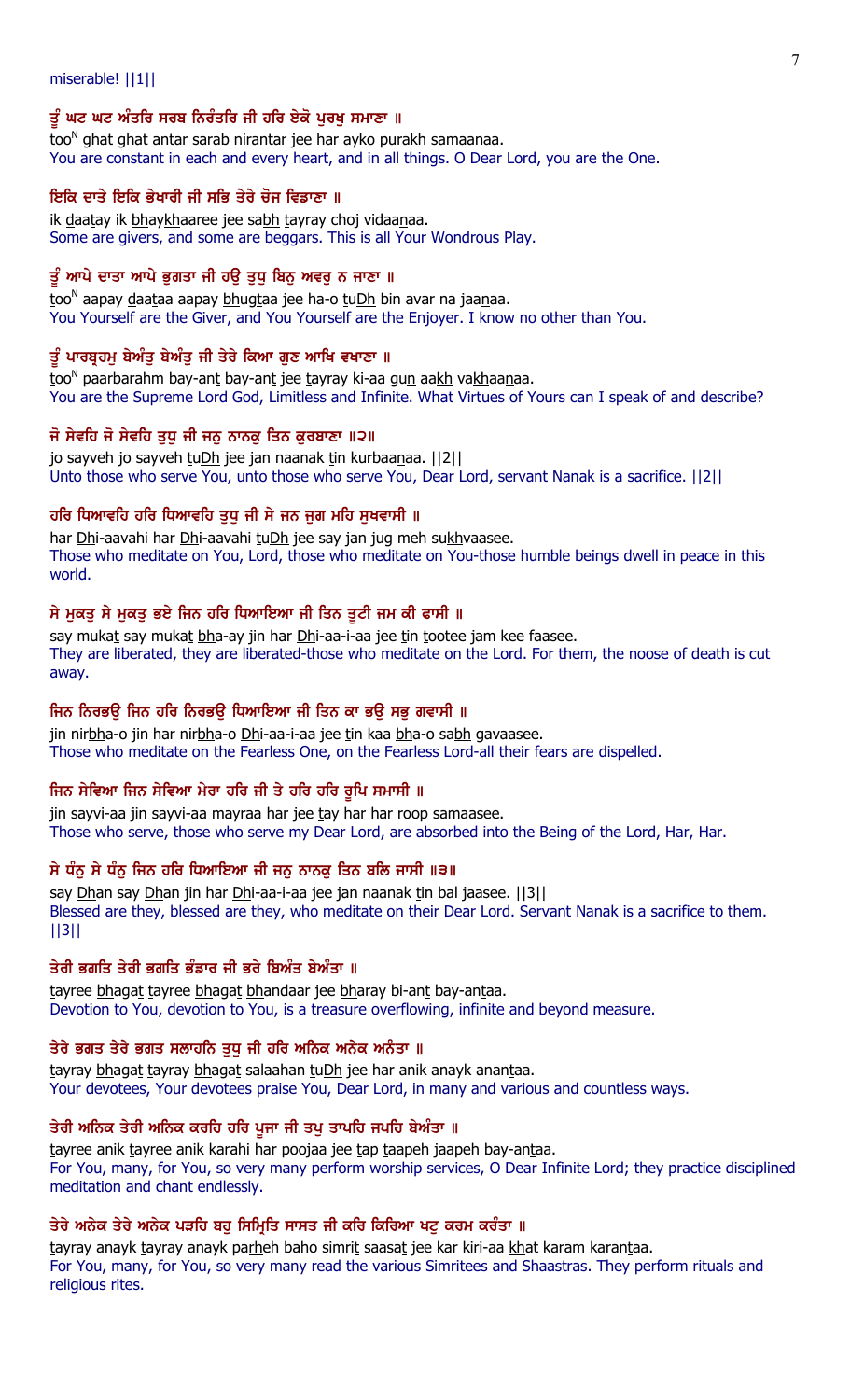## ਸੇ ਭਗਤ ਸੇ ਭਗਤ ਭਲੇ ਜਨ ਨਾਨਕ ਜੀ ਜੋ ਭਾਵਹਿ ਮੇਰੇ ਹਰਿ ਭਗਵੰਤਾ ॥੪॥

say bhagat say bhagat bhalay jan naanak jee jo bhaaveh mayray har bhagvantaa. [[4]] Those devotees, those devotees are sublime, O servant Nanak, who are pleasing to my Dear Lord God. ||4||

## ਤੂੰ ਆਦਿ ਪੂਰਖੂ ਅਪਰੰਪਰੂ ਕਰਤਾ ਜੀ ਤੁਧੂ ਜੇਵਡੂ ਅਵਰੂ ਨ ਕੋਈ ॥

too<sup>n</sup> aa<u>d</u> purakh aprampar kartaa jee tu<u>Dh</u> jayvad avar na ko-ee. You are the Primal Being, the Most Wonderful Creator. There is no other as Great as You.

## ਤੂੰ ਜੁਗੁ ਜੁਗੁ ਏਕੋ ਸਦਾ ਸਦਾ ਤੂੰ ਏਕੋ ਜੀ ਤੂੰ ਨਿਹਚਲੁ ਕਰਤਾ ਸੋਈ ॥

<u>t</u>oo<sup>n</sup> jug jug ayko sa<u>d</u>aa sa<u>d</u>aa <u>t</u>oo<sup>n</sup> ayko jee <u>t</u>oo<sup>n</sup> nihchal kar<u>t</u>aa so-ee. Age after age, You are the One. Forever and ever, You are the One. You never change, O Creator Lord.

## ਤੁਧੁ ਆਪੇ ਭਾਵੈ ਸੋਈ ਵਰਤੈ ਜੀ ਤੂੰ ਆਪੇ ਕਰਹਿ ਸੁ ਹੋਈ ॥

tu<u>Dh</u> aapay <u>bh</u>aavai so-ee vartai jee too<sup>n</sup> aapay karahi so ho-ee. Everything happens according to Your Will. You Yourself accomplish all that occurs.

#### ਤੁਧੂ ਆਪੇ ਸਿਸਟਿ ਸਭ ਉਪਾਈ ਜੀ ਤੁਧੂ ਆਪੇ ਸਿਰਜਿ ਸਭ ਗੋਈ ॥

tuDh aapay sarisat sabh upaa-ee jee tuDh aapay siraj sabh go-ee. You Yourself created the entire universe, and having fashioned it, You Yourself shall destroy it all.

#### ਜਨੂ ਨਾਨਕੂ ਗੁਣ ਗਾਵੈ ਕਰਤੇ ਕੇ ਜੀ ਜੋ ਸਭਸੈ ਕਾ ਜਾਣੋਈ ॥੫॥੧॥

jan naanak gun gaavai kartay kay jee jo sabhsai kaa jaano-ee. [[5][1]] Servant Nanak sings the Glorious Praises of the Dear Creator, the Knower of all. ||5||1||

#### $MT$   $H$  $\overline{O}$   $\overline{O}$   $\overline{O}$   $\overline{O}$   $\overline{O}$   $\overline{O}$   $\overline{O}$   $\overline{O}$   $\overline{O}$   $\overline{O}$   $\overline{O}$   $\overline{O}$   $\overline{O}$   $\overline{O}$   $\overline{O}$   $\overline{O}$   $\overline{O}$   $\overline{O}$   $\overline{O}$   $\overline{O}$   $\overline{O}$   $\overline{O}$   $\overline{O}$   $\overline{O}$

aasaa mehlaa 4. Aasaa, Fourth Mehl:

#### ਤੂੰ ਕਰਤਾ ਸਚਿਆਰੂ ਮੈਡਾ ਸਾਂਈ ॥

<u>t</u>oo<sup>n</sup> kar<u>t</u>aa sachiaar maidaa saa<sup>n</sup>-ee. You are the True Creator, my Lord and Master.

## ਜੋ ਤਉ ਭਾਵੈ ਸੋਈ ਥੀਸੀ ਜੋ ਤੂੰ ਦੇਹਿ ਸੋਈ ਹਉ ਪਾਈ ॥੧॥ ਰਹਾਉ ॥

jo ta-o bhaavai so-ee theesee jo too<sup>n</sup> deh so-ee ha-o paa-ee. ||1|| rahaa-o. Whatever pleases You comes to pass. As You give, so do we receive. ||1||Pause||

## ਸਭ ਤੇਰੀ ਤੂੰ ਸਭਨੀ ਧਿਆਇਆ ॥

sa<u>bh t</u>ayree <u>t</u>oo<sup>n</sup> sa<u>bh</u>nee <u>Dh</u>i-aa-i-aa. All belong to You, all meditate on you.

## ਜਿਸ ਨੋ ਕ੍ਰਿਪਾ ਕਰਹਿ ਤਿਨਿ ਨਾਮ ਰਤਨੁ ਪਾਇਆ ॥

jis no kirpaa karahi tin naam ratan paa-i-aa. Those who are blessed with Your Mercy obtain the Jewel of the Naam, the Name of the Lord.

#### ਗੁਰਮੁਖਿ ਲਾਧਾ ਮਨਮੁਖਿ ਗਵਾਇਆ ॥

gurmukh laaDhaa manmukh gavaa-i-aa. The Gurmukhs obtain it, and the self-willed manmukhs lose it.

### ਤੁਧ ਆਪਿ ਵਿਛੋੜਿਆ ਆਪਿ ਮਿਲਾਇਆ ॥੧॥

tuDh aap vichhorhi-aa aap milaa-i-aa. ||1|| You Yourself separate them from Yourself, and You Yourself reunite with them again. ||1||

## ਤੂੰ ਦਰੀਆਉ ਸਭ ਤੁਝ ਹੀ ਮਾਹਿ ॥

too<sup>n</sup> daree-aa-o sabh tujh hee maahi. You are the River of Life; all are within You.

#### ਤੁਝ ਬਿਨੁ ਦੁਜਾ ਕੋਈ ਨਾਹਿ ॥

tujh bin doojaa ko-ee naahi. There is no one except You.

### ਜੀਅ ਜੰਤ ਸਭਿ ਤੇਰਾ ਖੇਲੂ ॥

jee-a jan<u>t</u> sa<u>bh t</u>ayraa <u>kh</u>ayl. All living beings are Your playthings.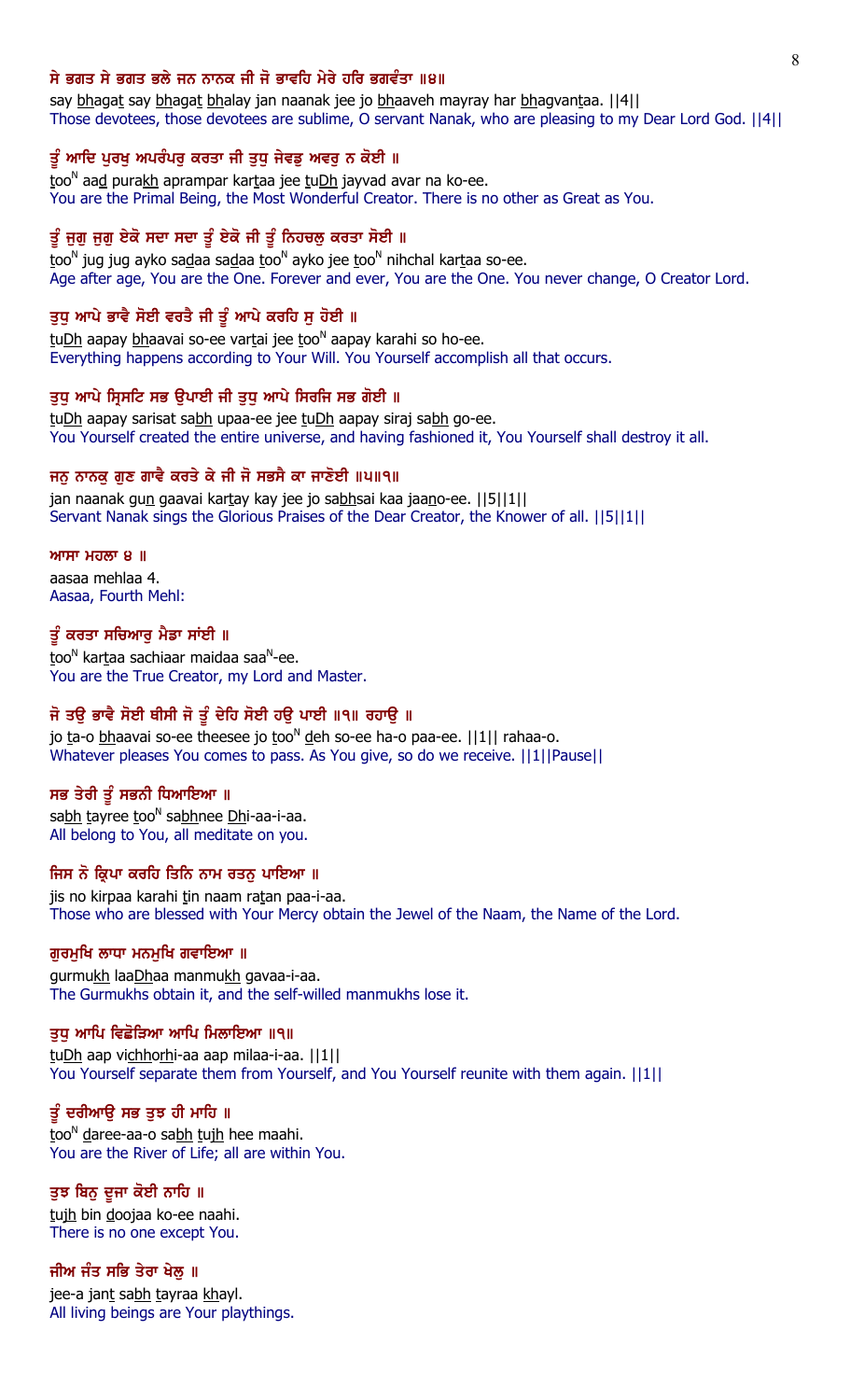## ਵਿਜੋਗਿ ਮਿਲਿ ਵਿਛੜਿਆ ਸੰਜੋਗੀ ਮੇਲ ॥੨॥

vijog mil vichhurhi-aa sanjogee mayl. | [2] The separated ones meet, and by great good fortune, those suffering in separation are reunited once again. ||2||

## ਜਿਸ ਨੋ ਤੁ ਜਾਣਾਇਹਿ ਸੋਈ ਜਨ ਜਾਣੈ ॥

jis no too jaanaa-ihi so-ee jan jaanai. They alone understand, whom You inspire to understand;

#### ਹਰਿ ਗੁਣ ਸਦ ਹੀ ਆਖਿ ਵਖਾਣੈ ॥

har gun sad hee aakh vakhaanai. they continually chant and repeat the Lord's Praises.

#### ਜਿਨਿ ਹਰਿ ਸੇਵਿਆ ਤਿਨਿ ਸੁਖੁ ਪਾਇਆ ॥

jin har sayvi-aa tin sukh paa-i-aa. Those who serve You find peace.

#### ਸਹਜੇ ਹੀ ਹਰਿ ਨਾਮਿ ਸਮਾਇਆ ॥੩॥

sehjay hee har naam samaa-i-aa. ||3|| They are intuitively absorbed into the Lord's Name. ||3||

#### ਤੂ ਆਪੇ ਕਰਤਾ ਤੇਰਾ ਕੀਆ ਸਭੂ ਹੋਇ ॥

too aapay kartaa tayraa kee-aa sabh ho-ay. You Yourself are the Creator. Everything that happens is by Your Doing.

#### ਤੁਧੁ ਬਿਨੁ ਦੂਜਾ ਅਵਰੁ ਨ ਕੋਇ ॥

tuDh bin doojaa avar na ko-ay. There is no one except You.

### ਤੂ ਕਰਿ ਕਰਿ ਵੇਖਹਿ ਜਾਣਹਿ ਸੋਇ ॥

too kar kar vaykheh jaaneh so-ay. You created the creation; You behold it and understand it.

### ਜਨ ਨਾਨਕ ਗੁਰਮੁਖਿ ਪਰਗਟੁ ਹੋਇ ॥੪॥੨॥

jan naanak gurmukh pargat ho-ay. ||4||2|| O servant Nanak, the Lord is revealed through the Gurmukh, the Living Expression of the Guru's Word. ||4||2||

### $MT$ ਸਾ ਮਹਲਾ ੧ ॥

aasaa mehlaa 1. Aasaa, First Mehl:

## ਤਿਤ ਸਰਵਰੜੈ ਭਈਲੇ ਨਿਵਾਸਾ ਪਾਣੀ ਪਾਵਕ ਤਿਨਹਿ ਕੀਆ ॥

tit saravrarhai bha-eelay nivaasaa paanee paavak tineh kee-aa. In that pool, people have made their homes, but the water there is as hot as fire!

#### ਪੰਕਜੂ ਮੋਹ ਪਗੂ ਨਹੀ ਚਾਲੈ ਹਮ ਦੇਖਾ ਤਹ ਡੁਬੀਅਲੇ ॥੧॥

pankaj moh pag nahee chaalai ham daykhaa tah doobee-alay. ||1|| In the swamp of emotional attachment, their feet cannot move. I have seen them drowning there.  $||1||$ 

#### ਮਨ ਏਕੁ ਨ ਚੇਤਸਿ ਮੁੜ ਮਨਾ ॥

man ayk na chaytas moorh manaa. In your mind, you do not remember the One Lord-you fool!

## ਹਰਿ ਬਿਸਰਤ ਤੇਰੇ ਗੁਣ ਗਲਿਆ ॥੧॥ ਰਹਾਉ ॥

har bisrat tayray gun gali-aa. ||1|| rahaa-o. You have forgotten the Lord; your virtues shall wither away. ||1||Pause||

#### ਨਾ ਹਉ ਜਤੀ ਸਤੀ ਨਹੀ ਪੜਿਆ ਮੁਰਖ ਮੁਗਧਾ ਜਨਮੁ ਭਇਆ ॥

naa ha-o jatee satee nahee parhi-aa moorakh mugDhaa janam bha-i-aa. I am not celibate, nor truthful, nor scholarly. I was born foolish and ignorant into this world.